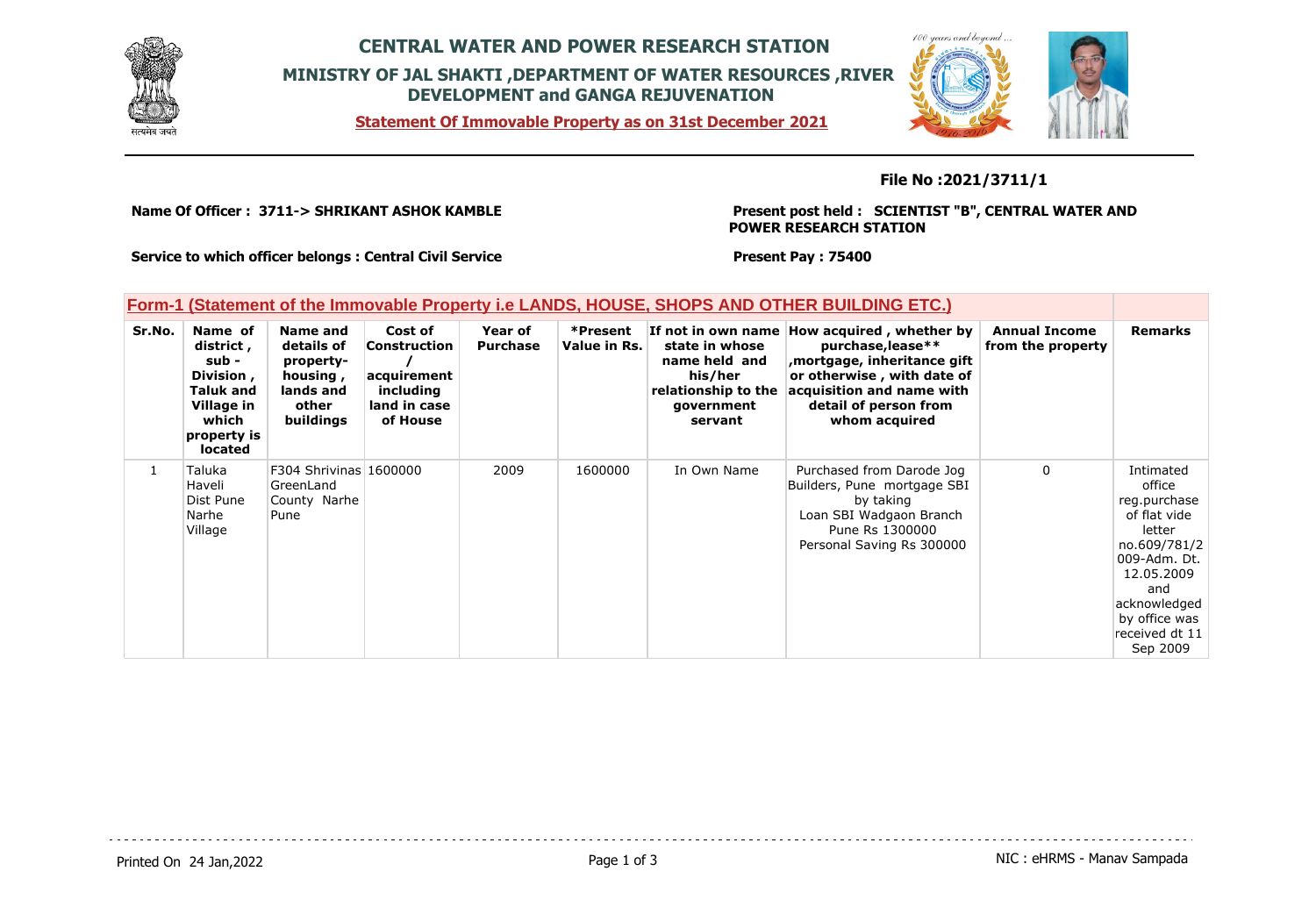

## **CENTRAL WATER AND POWER RESEARCH STATION MINISTRY OF JAL SHAKTI ,DEPARTMENT OF WATER RESOURCES ,RIVER DEVELOPMENT and GANGA REJUVENATION**



**Statement Of Immovable Property as on 31st December 2021**

| Form-1 (Statement of the Immovable Property i.e LANDS, HOUSE, SHOPS AND OTHER BUILDING ETC.) |                                                                                                                 |                                                                                    |                                                                                 |                            |                          |                                                                                            |                                                                                                                                                                                                       |                                           |                                                                                                                                                                                                                                |
|----------------------------------------------------------------------------------------------|-----------------------------------------------------------------------------------------------------------------|------------------------------------------------------------------------------------|---------------------------------------------------------------------------------|----------------------------|--------------------------|--------------------------------------------------------------------------------------------|-------------------------------------------------------------------------------------------------------------------------------------------------------------------------------------------------------|-------------------------------------------|--------------------------------------------------------------------------------------------------------------------------------------------------------------------------------------------------------------------------------|
| Sr.No.                                                                                       | Name of<br>district,<br>sub -<br>Division,<br><b>Taluk and</b><br>Village in<br>which<br>property is<br>located | Name and<br>details of<br>property-<br>housing,<br>lands and<br>other<br>buildings | Cost of<br>Construction<br>acquirement<br>including<br>land in case<br>of House | Year of<br><b>Purchase</b> | *Present<br>Value in Rs. | state in whose<br>name held and<br>his/her<br>relationship to the<br>government<br>servant | If not in own name How acquired, whether by<br>purchase, lease**<br>, mortgage, inheritance gift<br>or otherwise, with date of<br>acquisition and name with<br>detail of person from<br>whom acquired | <b>Annual Income</b><br>from the property | <b>Remarks</b>                                                                                                                                                                                                                 |
| $\mathbf{2}^{\prime}$                                                                        | Taluka<br>Haveli,<br>Dist Pune<br>Kolhewadi<br>kirkatwadi<br>Village Kdk<br>Pune<br>411024                      | Morya Sparsh<br>B-801<br>Kolhewadi /<br>kirkatwadi,<br>Khadkwasala<br>Pune 411024  | 3112000                                                                         | 2015                       | 3112000                  | In Own Name                                                                                | Purchased from Morya<br>Properties Builder, Pune-24 by<br>taking<br>Loan SBI, Wadgaon Br. Pune.<br>Rs. 28,00,000<br>Personal Saving Rs.3,12,000                                                       | $\Omega$                                  | Intimated<br>office<br>reg.purchase<br>of flat vide<br>letter<br>no.HAPT/SAK/<br>2015/194<br>Dt.17.07.2015<br>and<br>acknowledged<br>by office was<br>received Let.<br>No.651/104/E<br>stt/1315/2015<br>-Adm dt<br>14Aug 2015. |



**Name Of Officer:** 3711-> SHRIKANT ASHOK KAMBLE

**Designation:** SCIENTIST "B"

**Date of Submission:** 24 Jan 2022

Note: